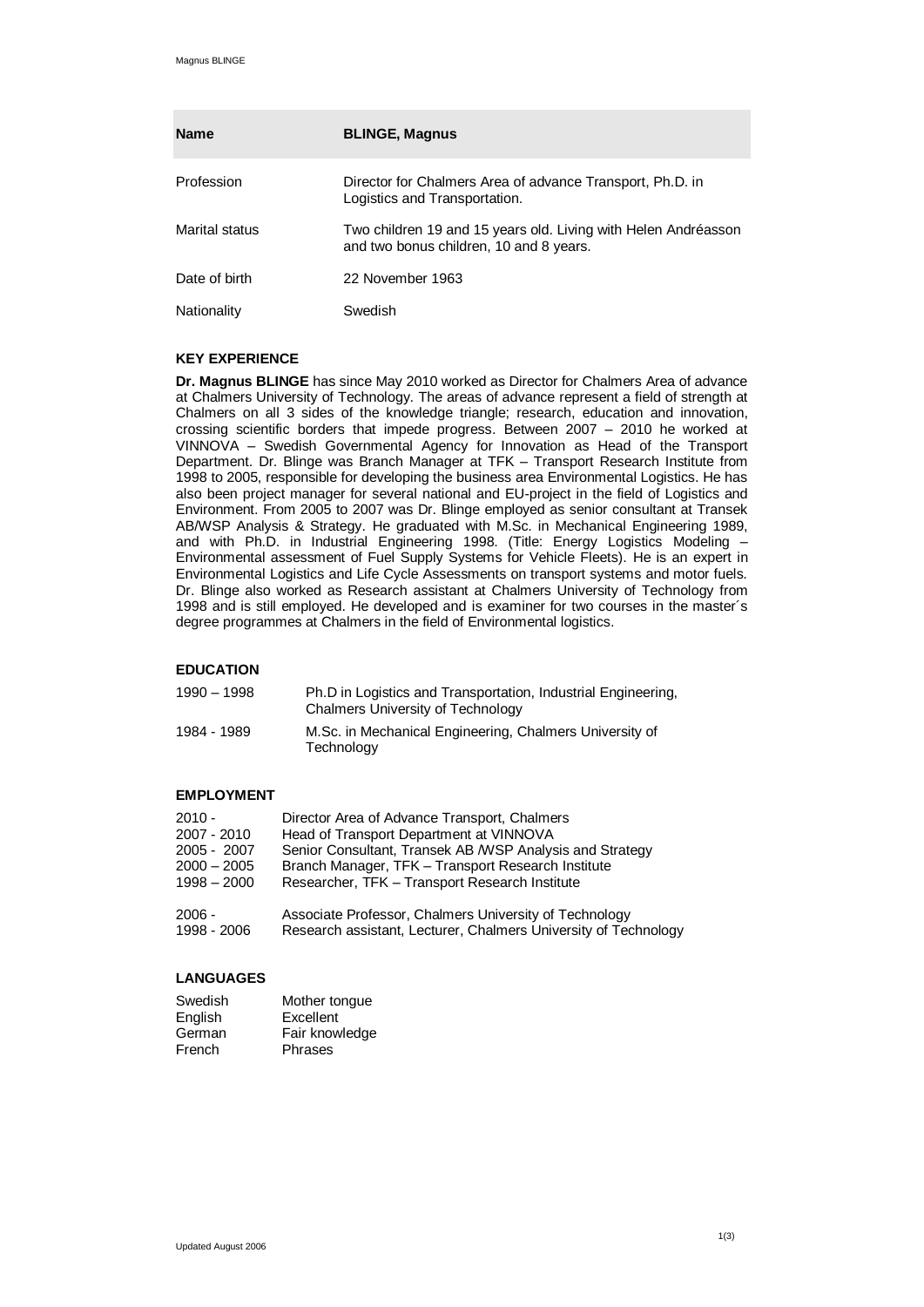### **SELECTED PROJECTS**

### **YEAR PROJECT**

### 2006 **Sustainable Transport and logistics - CPM**

Project leader for a task within the competence centre "CPM – Centre for environmental assessment of product and material systems". CPM is a cooperation between Chalmers University of Technology and 11 larger companies active on the Swedish market. (IKEA, Stora Enso, ABB, Akzo Nobel, Bombardier, ITT Flygt, Schenker, Duni, Tetra Pak, SCA). The aim of the task is to produce relevant basic data for developing strategies and form activities for the companies in their work towards a sustainable transport and logistic system.

*Reference: Peter Lysell, CPM, +46 31 772 56 40* **PUFF-T**

# 2004

- 2006 (Synthetic gasoline and diesel oil produced by Fischer-Tropsch Technology - A possibility for the future?) A compilation of present experiences and

knowledge of environmental- and technological aspects of the production and use of synthetic fuels in vehicles.

*Reference: Claes Pilo, secretary for EIA-AMF, +46 8 15 11 90*

#### 2002 **TELLUS**

- 2006 (Transport & Environment aLLiance for Urban Sustainability). Project leader for TFKs part of this EU-project. Also Work Package Leader for " New Concepts for Distribution of Goods". TFKs project is called Incentives for
- improving the load factor of inner-city freight transport. *Reference:Anders Roth, Trafikkontoret Göteborg, Sweden +46 31 61 37 03*

#### 2003 **BEACON**

- 2005 (**B**uilding **E**nvironmental **A**ssessement **CON**sensus on the transeuropean transport network) EU commission Thematic network. Its main objective is the establishment of an effective platform for the harmonisation of approaches, methodologies, tools and data sets to be used in the strategic environmental assessment of transport infrastructure of the transeuropean network identified in decision 1692/96/EC, and to contribute to the adoption of SEA best practice across Europe.
	- *Reference:Andrea Ricci, ISIS, Italy +39 0636 129 20* **ECTOS**
- 2002
- 2005 (Ecological City TranspOrt System). Acting as project leader for Vinnova in this EU-project. ECTOS is the title of a demonstration project based in
- Reykjavik, Iceland. The project is a real scale demonstration that focuses on testing all the parts needed to run a public transport system using hydrogen as a fuel for running fuel cell buses.Vinnovas part in this project is to assist in the evaluation of the environmental, social and econimcal consequences of implementing such system

*Reference:Carl Naumburg, Vinnova, Sweden +46 8 437 31 72*

#### 2000 **SAIL**

- 2002 (Semitrailers in Advanced Intermodal Logistics). Project leader for TFKs part of this EU- project. The aim with the project was to improve the prerequisites for transporting semitrailers on railroad and by that increasing the Intermodal Transports share of the European market. Reference: Malcolm Lundgren, Banverket , +46 243 44 54 74

#### 1997 **NTM**

- 2007 Participating in the work of developing a methodology for calculation of emissions from freight transport. Another task in the NTM cooperation was to suggest LCA data for motor fuels. Reference: Magnus Swahn, NTM , +46 706 43 19 65

### **SELECTED PUBLICATIONS**

Paper presented at the conference NGV-94, September 1994, Toronto, Canada: The energy logistic model - Emissions, energy- and exergy utilisation from source to end use. (Magnus Blinge)

Paper in the international journal "the Science of the Total Environment", Vols. 189/190, October 1996: Life cycle assessment of the road transport sector (Eriksson E, Blinge M & Lövgren G)